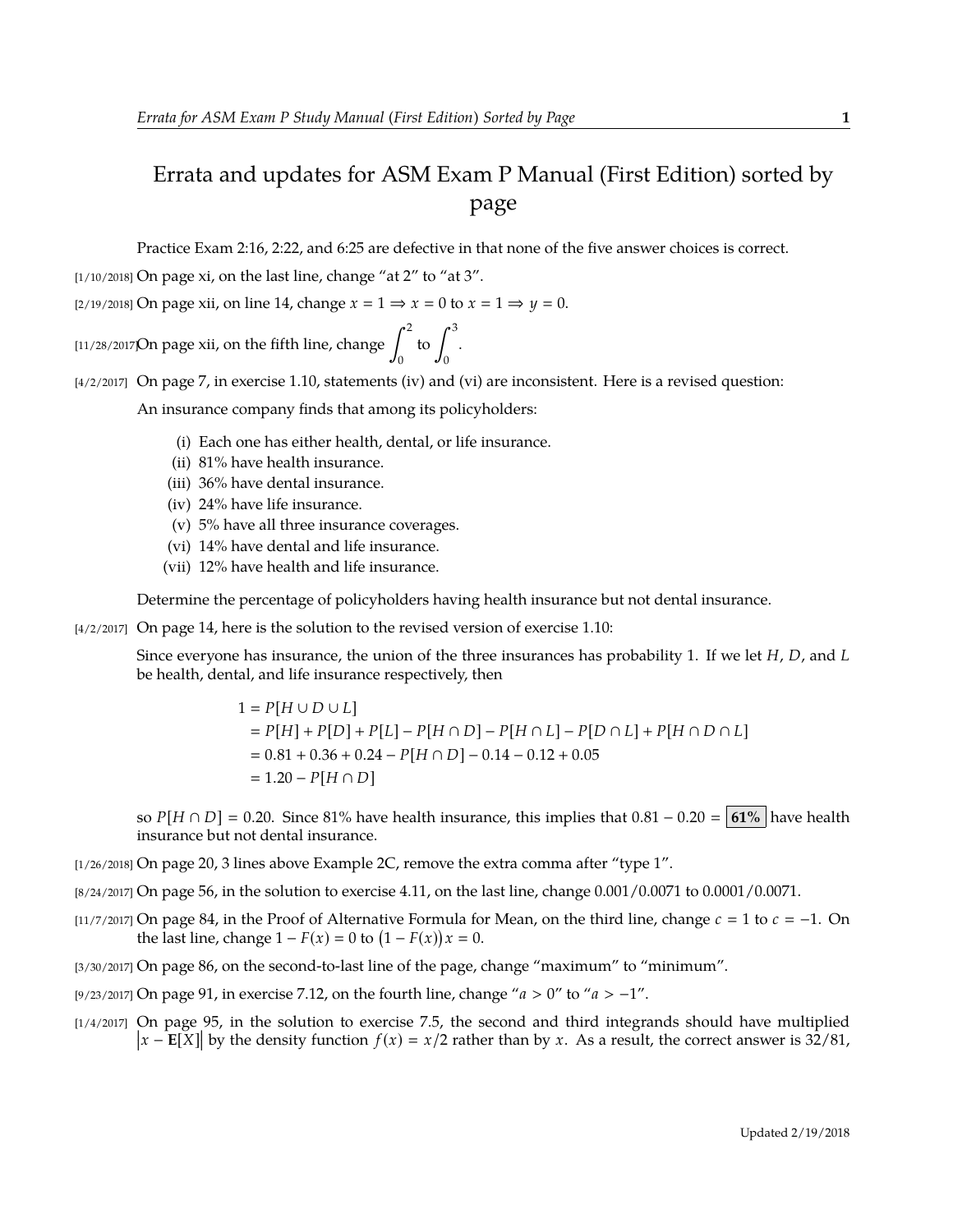not 64/81. Replace everything past the third line with:

$$
\int_{0}^{4/3} \frac{x}{2} |x - \mathbf{E}[X]| dx = \int_{0}^{4/3} \frac{1}{2} \left(\frac{4}{3}x - x^{2}\right) dx
$$
  
\n
$$
= \frac{1}{2} \left(\frac{4}{3} \frac{x^{2}}{2} - \frac{x^{3}}{3}\right)\Big|_{0}^{4/3}
$$
  
\n
$$
= \frac{(4/3)^{3}}{4} - \frac{(4/3)^{3}}{6} = \frac{(4/3)^{3}}{12} = \frac{16}{81}
$$
  
\n
$$
\int_{4/3}^{2} \frac{x}{2} |x - \mathbf{E}[X]| dx = \int_{4/3}^{2} \frac{1}{2} \left(x^{2} - \frac{4}{3}x\right) dx
$$
  
\n
$$
= \frac{1}{2} \left(\frac{x^{3}}{3} - \frac{4}{3} \frac{x^{2}}{2}\right)\Big|_{4/3}^{2}
$$
  
\n
$$
= \frac{2^{3}}{6} - \frac{(4/3)(4)}{4} - \frac{(4/3)^{3}}{6} + \frac{(4/3)^{3}}{4} = \frac{(4/3)^{3}}{12} = \frac{16}{81}
$$

The sum of the two integrals is  $\frac{32}{81}$ . **(C)** 

[9/4/2017] On page 97, in the solution to exercise 7.10, on the line for  $F(1^-)$ , remove the negative sign before  $\frac{1}{8}$ .

- [9/23/2017] On page 98, in the solution to exercise 7.13, on the second line from the end, insert "0.05" before "*K*(1/3 +  $2/4 + 3/5$ ".
- [6/12/2017] On page 114, in the solution to exercise 8.12, on the third line, change the left side to 1 − *F*(2000).
- [6/12/2017] On page 131, in the solution to exercise 10.10, on the second line, change "4 from 8,  $\binom{8}{4}$ " to "4 from 9,  $\binom{9}{4}$ ".
- [8/6/2017] On page 162, replace the solution to exercise 12.12 with the following:

With no deductible, the expected payment for a uniform distribution is the midpoint of the interval, or 500.

With a deductible *d*, the expected payment is the probability that the loss is above the deductible, 1 − *d*/1000, times the midpoint of the payment after the deductible, (1000 − *d*)/2. So we want

$$
\left(1 - \frac{d}{1000}\right)\left(\frac{1000 - d}{2}\right) = 0.25(500) = 125
$$

$$
\left(\frac{1000 - d}{1000}\right)\left(\frac{1000 - d}{2}\right) = 125
$$

$$
(1000 - d)^2 = 125(2)(1000) = 250,000
$$

$$
1000 - d = 500
$$

$$
d = 500
$$
 (C)

[5/8/2017] On page 177, on the second line, change  $\mathbf{E}[g(x, y)]$  to  $\mathbf{E}[g(X, Y)]$ .

[12/8/2017] On page 188, in the solution to exercise 14.9, on the second line, change "if equal" to "is equal".

[5/9/2017] On page 209, in the solution to exercise 15.16, on the second line on the left side, change  $c_i \sum_i X_i$  to  $\sum c_i X_i$ .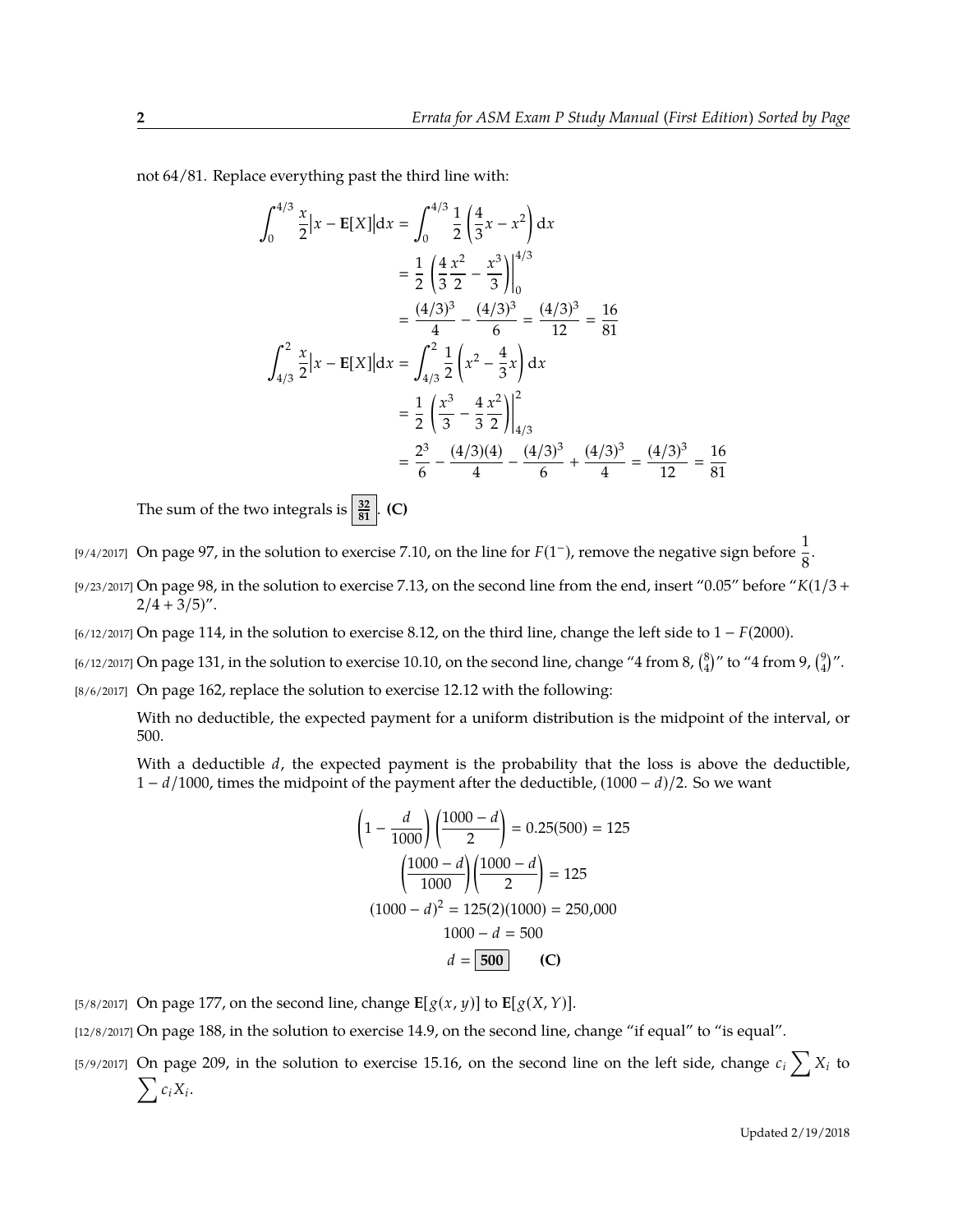$$
\text{Var}(Y \mid X = 0.2) = \frac{0.316}{0.648} - \left(\frac{0.424}{0.648}\right)^2 = \boxed{0.059518}
$$

[8/13/2017] On page 237, in the solution to exercise 17.2, on the displayed line, replace  $Pr(A \cup B)$  with  $Pr(A \cap B)$ . [9/4/2017] On page 239, in the solution to exercise 17.7, on the first displayed line, change  $f_X(5)$  to  $f_X(0.5)$ . [3/13/2017] On page 242, in the solution to exercise 17.15, replace all lines after the fourth with:

Thus the conditional distribution of *Y* given  $X = 1.5$  is

$$
f(y \mid X = 1.5) = \frac{(1.5 + y)/8}{5/8} = \frac{1.5 + y}{5} \quad \text{for } 0 < y < 2
$$

The first and second moments of  $Y \mid X = 1.5$  are

$$
\int_0^2 y \left(\frac{1.5 + y}{5}\right) dy = \frac{0.75y^2 + y^3/3}{5} \bigg|_0^2 = \frac{17}{15}
$$

$$
\int_0^2 y^2 \left(\frac{1.5 + y}{5}\right) dy = \frac{0.5y^3 + y^4/4}{5} \bigg|_0^2 = \frac{8}{5}
$$

The conditional variance is

$$
\frac{8}{5} - \left(\frac{17}{15}\right)^2 = \frac{71}{225} = \boxed{0.315556}
$$

[7/20/2017] On page 253, replace the solution to exercise 18.7 with:

Use the double expectation formula. Let *W* be the sentence and *X* be the amount of time in prison. Then

$$
\mathbf{E}[X] = \text{Pr}(\text{parole}) \mathbf{E}[X \mid \text{parole}] + (1 - \text{Pr}(\text{parole})) \mathbf{E}[X \mid \text{no parole}]
$$

$$
= \frac{2}{3} \mathbf{E}[X \mid \text{parole}] + \frac{1}{3}(4.5)
$$

To calculate  $E[X | \text{parole}]$ , we use the double expectation formula again. Let  $Y = X | \text{parole}$ . If  $W < 4$ , then the criminal is expected to serve 2 years; otherwise he is expected to serve *W*/2.

$$
\mathbf{E}[Y] = \Pr(W < 4) \mathbf{E}[Y \mid W < 4] + \Pr(W \ge 4) \mathbf{E}[Y \mid W \ge 4] = \frac{1}{3}(2) + \frac{2}{3}(2.5) = \frac{7}{3}
$$

Putting our two calculations together,

$$
E[X] = \frac{2}{3} \left( \frac{7}{3} \right) + \frac{1}{3} (4.5) = 3 \frac{1}{18} = \boxed{3.05556}
$$

[3/30/2017] On page 259, two lines above equation (19.1), and also in equation (19.1), replace (1−*p*) <sup>1</sup>−*<sup>k</sup>* with (1−*p*) *n*−*k* .  $\frac{13}{30/2017}$  On page 263, in equation (19.1), replace  $(1-p)^{1-k}$  with  $(1-p)^{n-k}$ .

[3/30/2017] On page 278, on the ninth line, change "one more" to "one less".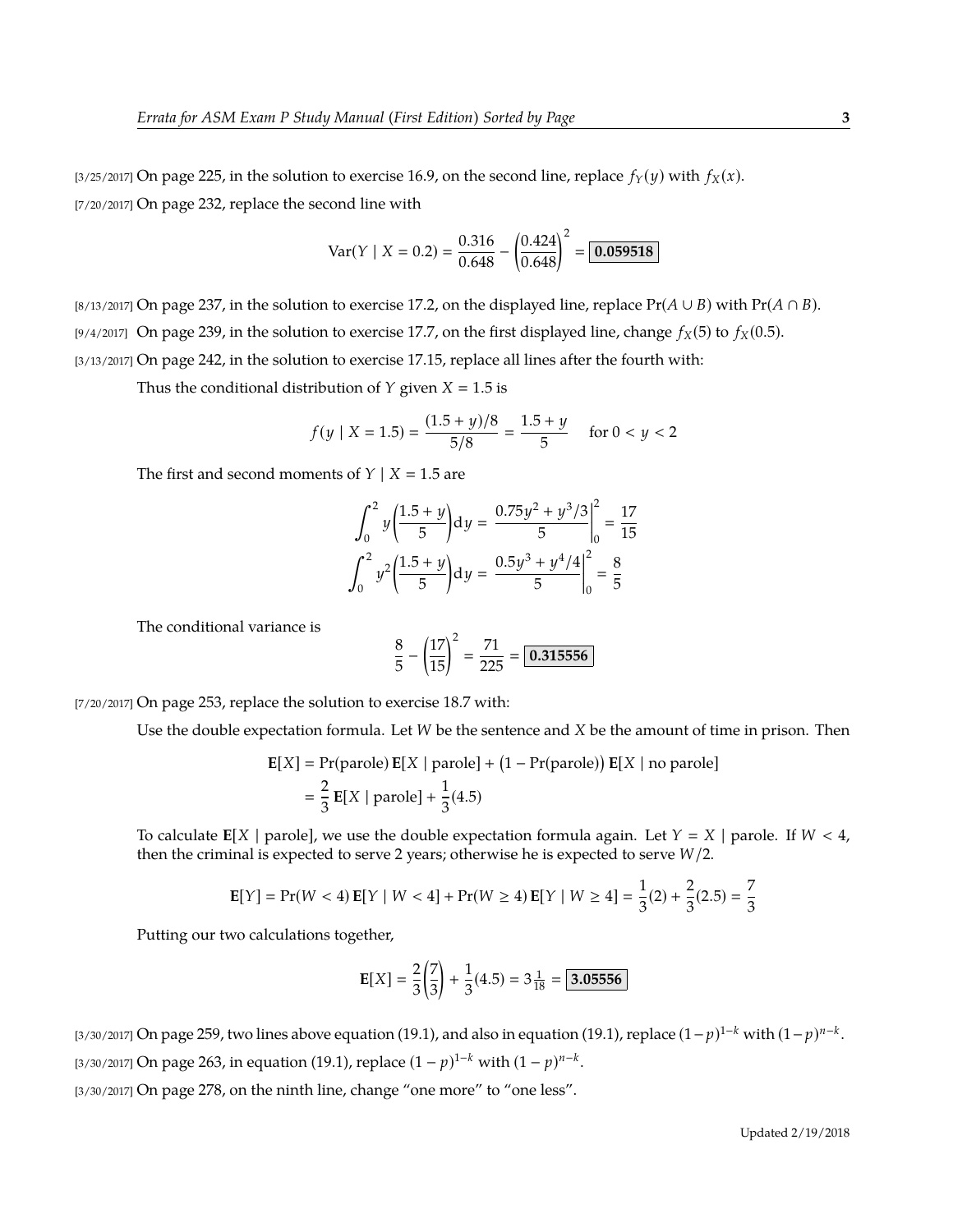[8/13/2017] On page 278, in formula (20.8), replace  $i = 1$  at the bottom of the summation sign with  $i = 0$ .

- [7/24/2017] On page 289, in the solution to exercise 20.21, on the fist line of the page, change "admission" to "admissions". On the third line of the page, change  $(0.2^2)$  to  $(0.2)$ .
- [8/13/2017] On page 316, in the solution to exercise 22.15, on the third displayed line, replace d*y* with d*x*.
- [8/4/2017] On page 331, in the solution to exercise 23.3, on the second-to-last line, put Φ before  $\left(\frac{-3}{\epsilon_0}\right)$ 4 .
- <sup>[9/11/2017] On page 345, in the solution to exercise 24.5, on the fourth line, replace  $\rho^2(1-\sigma_Y^2)$  with  $\sigma_Y^2(1-\rho^2)$ .</sup>
- [9/14/2017] On page 345, in the solution to exercise 24.8, onthe second line, change **E**[*X* | *Y* − 10] to **E**[*X* | *Y* 10].
- [6/12/2017] On page 357, in the solution to exercise 25.11, on the fifth line, change "loss size" to "payout". On the sixth line, replace "do no" with "do not".
- [8/15/2017] On page 357, in the solution to exercise 25.12, on the last line of the page, change 2,000,000 to 1,000,000.
- [6/12/2017] On page 361, on the tenth and eleventh lines, change *Y<sup>i</sup>* to *Y*.
- [3/30/2017] On page 375 three lines from the bottom, and also on page 376 two lines from the bottom of Table 27.1, change  $\exp(t_1 X + t_x Y)$  to  $\mathbf{E}[\exp(t_1 X + t_2 Y)].$
- [6/16/2017] On page 376 in Table 27.1 on the last line, change the argument (0) to (0,0) in both places, and change ∂ <sup>2</sup>*M*  $\frac{\partial^2 M}{\partial t_i \partial t_j}$  to  $\frac{\partial^2 M}{\partial t_1 \partial t}$ 
	- $\frac{\partial}{\partial t_1 \partial t_2}$ .
- $[8/16/2017]$  On page 379, in exercise 27.13, on the displayed line, put a negative sign in front of the first  $\infty$  on the right.
- [6/22/2017] On page 381, in exercise 27.21, on the first line, delete "independent".
- [8/15/2017] On page 381, in the solution to exercise 27.1, on the second to last line of the page, delete the negative sign after the equals sign.
- $_{[8/16/2017]}$  On page 391, on the second line of the answer to Example 28C, change  $\sqrt(y)$  to  $\sqrt{y}$ . On the fourth line, change  $|h_i(y)|$  to  $|h'_i$  $\prime_i'(y)$ .
- [3/28/2017] On pages 401–402, there is an error in step 2 that affects all subsequent steps. Replace steps 2–6 with the following:
	- 2. Determine the inverse transformation: express *X* and *Y* as functions of *W* and *Z*. With  $Z = X/Y$ and  $W = X$ . The inverse transformation is  $X = W$  and  $Y = X/Z = W/Z$ .
	- 3. Calculate the Jacobian of the inverse transformation. The Jacobian is the determinant of the matrix of partial derivatives, or the determinant of

$$
J = \begin{vmatrix} \frac{\partial x}{\partial z} & \frac{\partial x}{\partial w} \\ \frac{\partial y}{\partial z} & \frac{\partial y}{\partial w} \end{vmatrix}
$$

 $\overline{\phantom{a}}$ l I I I  $\overline{\phantom{a}}$ 

In our example, the matrix of partial derivatives of *X* and *Y* with respect to *Z* and *W*, in that order, is

$$
\begin{vmatrix} 0 & 1 \\ -\frac{w}{z^2} & \frac{1}{z} \end{vmatrix}
$$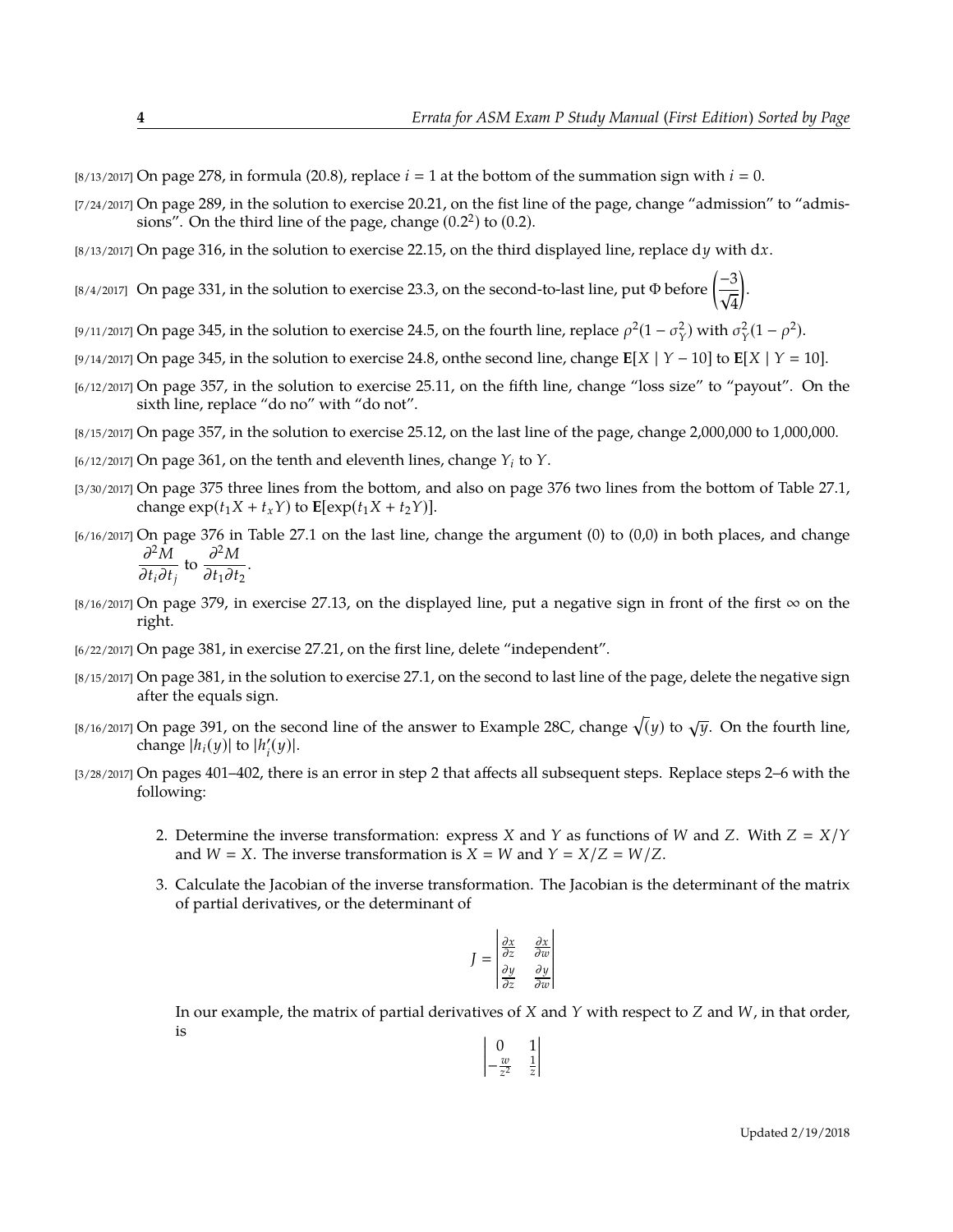The determinant of a 2 × 2 matrix  $\begin{pmatrix} a & b \\ c & d \end{pmatrix}$  is  $ad - bc$ . In our example, the Jacobian is  $0 \cdot \frac{1}{z}$  $\frac{1}{z}$  – 1 ·  $\left(-\frac{w}{z^2}\right)$  $=$   $\frac{w}{2}$ 

4. The joint density function of the transformed variables is

$$
f_{Z,W}(z, w) = f_{X,Y}(h_1(z, w), h_2(z, w))|J|
$$
\n(29.1)

where  $|J|$  is the absolute value of the Jacobian. In our case,  $|J| = \left|\frac{w}{z^2}\right|$ .

5. The domain of the variables must be transformed as well. Since we are interested in *Z*, the domain would be expressed as a range of *z* and a range of *w* as a function of *z*.

*z* 2

*z* 2

In our example, with  $Z = X/Y$ ,  $W = X$ , suppose  $0 \le x \le y \le 1$ . Then we would replace *x* and *y* with *w* and *w*/*z* respectively:  $0 \le w \le w/z \le 1$ . We see that  $0 \le z \le \infty$ . We also see that 0 ≤ *w* ≤ *w*/*z*, implying only that *w* ≥ 0, and *w*/*z* ≤ 1, implying *w* ≤ *z*. We conclude 0 ≤ *z* ≤ ∞ and  $0 \leq w \leq z$ .

6. Integrate  $f_{Z,W}(z, w)$  over *w* to obtain the marginal density function of *Z*. In our case,  $f_Z(z)$  =  $\int_0^z \int_{Z,W}^z(z,w)dw$  for  $z \ge 0$ .

 $[10/15/2017]$ On page 427, in question 10, on the third line, replace  $p(x)$  with  $p(n)$ .

- [5/8/2017] On page 429, in question 22, on the last line of the question, replace  $1/2a^3$  with  $2/a^3$ . None of the answer choices is correct.
- [9/19/2017] On page 452, in question 14, multiply the five answer choices by 0.1:

(A) 197.8 (B) 203.9 (C) 207.0 (D) 213.1 (E) 217.2

[5/19/2017] On page 461, in question 23, on the second line, insert 1/2 before  $e^{-x/2}$ .

- [9/16/2017] On page 470, in the solution to question 13, 6 lines and 4 lines from the end (once apiece), change  $100\theta(2 + \theta)$  to  $100(2 + \theta)$ ; delete  $\theta$ .
- $[7/20/2017]$  On page 478, in the solution to question 8, on the first line of the page, the first sum should be from  $n = 2$ , not  $n = 1$ .
- [1/6/2017] On page 480, in the solution to question 16, change  $\Phi(0.459) = 0.7057$  to  $\Phi(0.459) = 0.6768$ . None of the five answer choices is correct.
- [5/8/2017] On page 481, replace the last line of the solution to question 22 with

$$
= \frac{3}{7} \left( -\frac{1}{2^2} + \frac{1}{(2/3)^2} + \frac{4}{3}(2) \right) = \frac{3}{7} \left( \frac{14}{3} \right) = \boxed{2}
$$

- [9/19/2017] On page 505, in the solution to question 6, on the line after "Set this equal to 2000", change 1000*e* <sup>0</sup>.<sup>25</sup> to  $1000^{0.25}u^{0.75}$ .
- [9/19/2017] On page 507, in the solution to question 14, replace the last three lines with

$$
\mathbf{E}\left[1000 \max\left(0, \frac{5-T}{5}\right)\right] = 1000 \int_0^5 0.1 \left(\frac{5-t}{5}\right) e^{-t/10} dt
$$

$$
= 1000 \left(\frac{5-t}{5} \left(-e^{-t/10}\right)\Big|_0^5 - 0.2 \int_0^5 e^{-t/10} dt\right)
$$

$$
= 1000 \left(1 - 2(1 - e^{-0.5})\right) = 213.06 \tag{D}
$$

Updated 2/19/2018